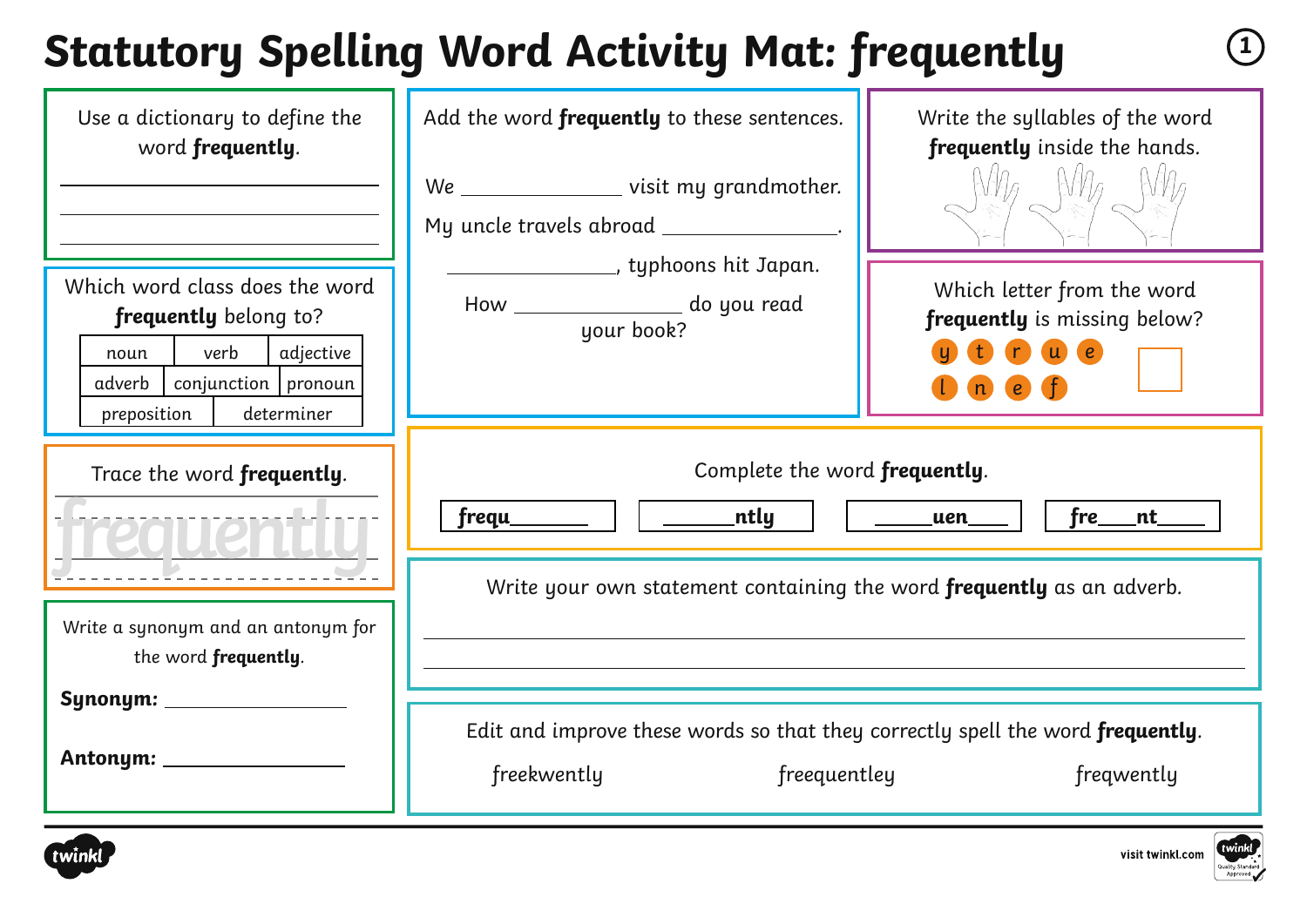## **Statutory Spelling Word Activity Mat: government <sup>2</sup>**

| Use a dictionary to define the<br>word government.                                                                                                   | Add the word government to these sentences.                                                               | Write the syllables of the word<br>government inside the hands.         |
|------------------------------------------------------------------------------------------------------------------------------------------------------|-----------------------------------------------------------------------------------------------------------|-------------------------------------------------------------------------|
|                                                                                                                                                      | My aunt is a local _______________ officer.<br>The ________________________ should focus<br>on education. |                                                                         |
| Which word class does the word<br>government belong to?<br>verb<br>adjective<br>noun<br>conjunction   pronoun<br>adverb<br>determiner<br>preposition | New taxes were imposed by the<br>Are you protesting against the                                           | Which letter from the word<br>government is missing below?<br>$\bullet$ |
| Trace the word government.                                                                                                                           | Complete the word government.<br>ment<br>govern_                                                          | rnm<br>$gov_$<br>_me_                                                   |
| How many smaller words can you make<br>using the letters from the<br>word government?                                                                | Write your own statement containing the word government as a noun.                                        |                                                                         |
|                                                                                                                                                      | Edit and improve these words so that they correctly spell the word government.<br>goverment<br>guvernment | qovernmant                                                              |



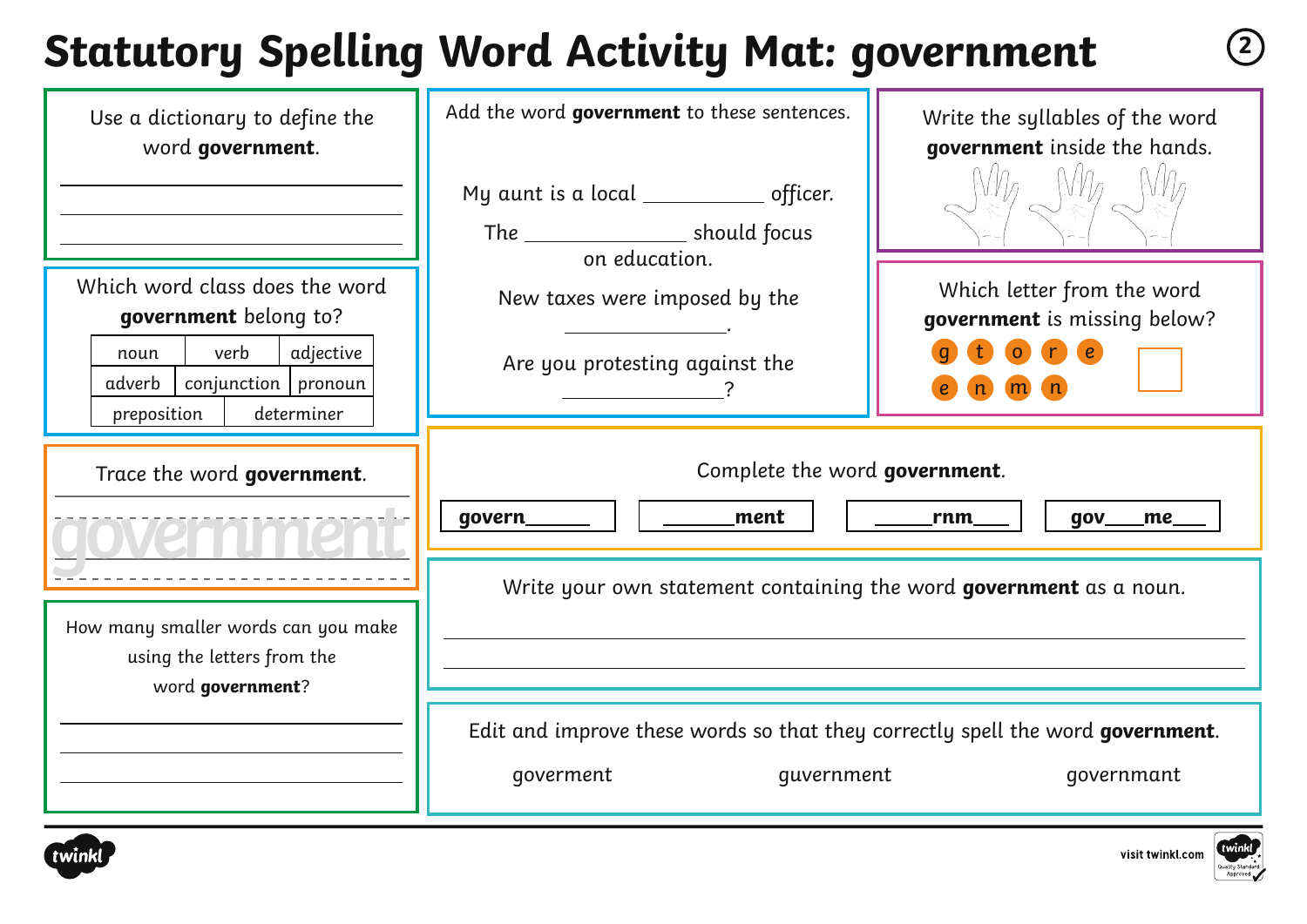## **Statutory Spelling Word Activity Mat: guarantee <sup>3</sup>**

| Use a dictionary to define the<br>word guarantee.                                                                                                     | Add the word guarantee to these sentences.                                                                            | Write the syllables of the word<br>guarantee inside the hands.                                                                                                                                                                            |
|-------------------------------------------------------------------------------------------------------------------------------------------------------|-----------------------------------------------------------------------------------------------------------------------|-------------------------------------------------------------------------------------------------------------------------------------------------------------------------------------------------------------------------------------------|
| Which word classes does the word<br>guarantee belong to?<br>verb<br>adjective<br>noun<br>$conjunction$ pronoun<br>adverb<br>preposition<br>determiner | on time.<br>Can you ________________ our safety?<br>The watch came with a two-year<br>new film.                       | Which letter from the word<br>guarantee is missing below?<br>$\epsilon$                                                                                                                                                                   |
| Trace the word guarantee.<br>How many smaller words can you make<br>using the letters from the<br>word guarantee?                                     | Complete the word guarantee.<br><b>ntee</b><br>guar_______                                                            | gu___nt_<br>$r$ and $r$ and $r$ and $r$ and $r$ and $r$ and $r$ and $r$ and $r$ and $r$ and $r$ and $r$ and $r$ and $r$ and $r$ and $r$ and $r$ and $r$ and $r$ and $r$ and $r$ and $r$ and $r$ and $r$ and $r$ and $r$ and $r$ and $r$ a |
|                                                                                                                                                       | Write your own statement containing the word guarantee as a verb.                                                     |                                                                                                                                                                                                                                           |
|                                                                                                                                                       | Edit and improve these words so that they correctly spell the word guarantee.<br>garrantee<br>guarentee<br>guarrantee |                                                                                                                                                                                                                                           |



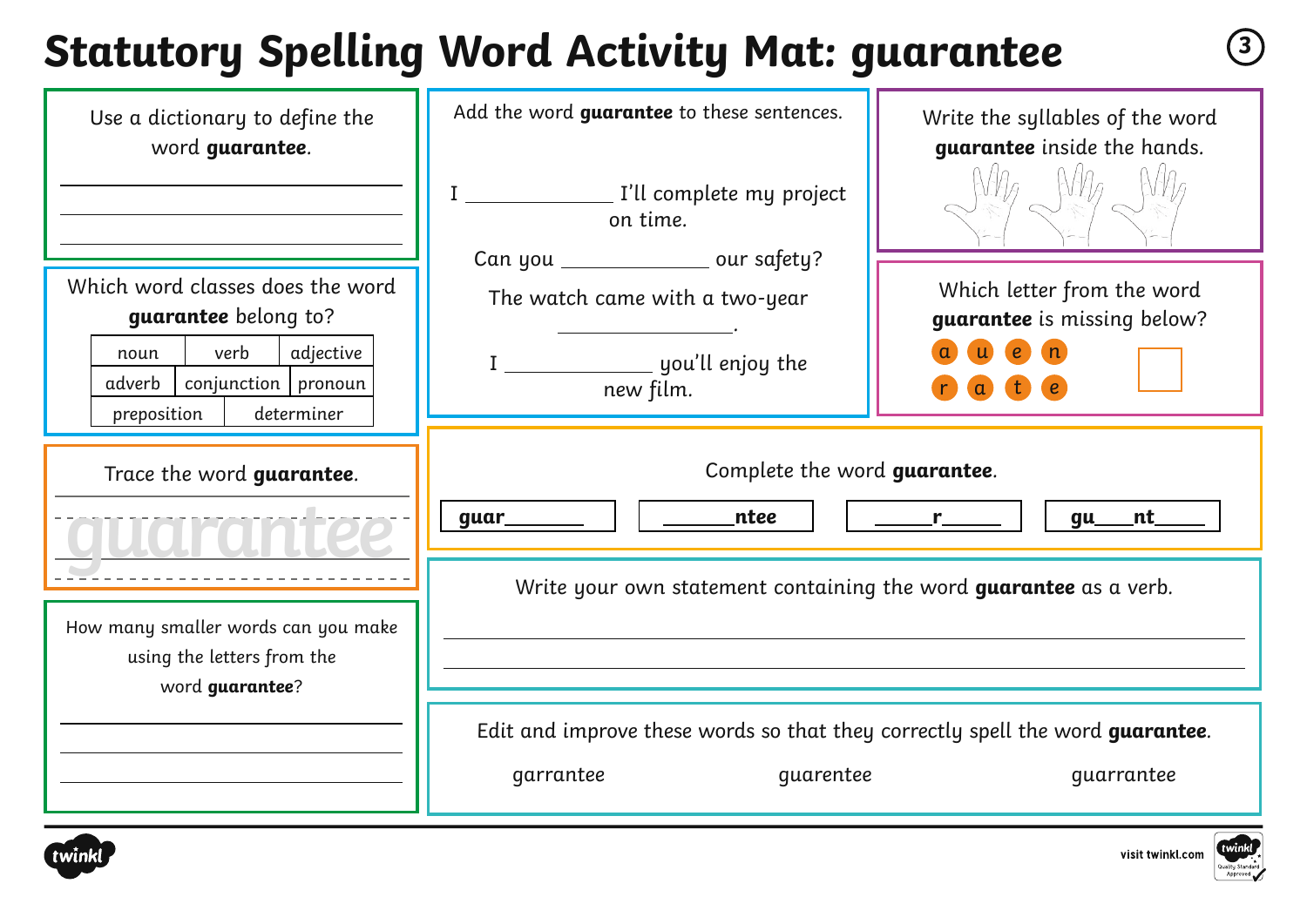#### **Statutory Spelling Word Activity Mat: harass <sup>4</sup>**

| Use a dictionary to define the<br>word harass.                                                                                                   | Add the word harass to these sentences.                                                                      | Write the syllables of the word<br>harass inside the hands. |
|--------------------------------------------------------------------------------------------------------------------------------------------------|--------------------------------------------------------------------------------------------------------------|-------------------------------------------------------------|
|                                                                                                                                                  | Why do you always _____________ me?<br>Do not _________________ each other.                                  |                                                             |
| Which word class does the word<br>harass belong to?<br>verb<br>adjective<br>noun<br>$conjunction$ pronoun<br>adverb<br>determiner<br>preposition | It is unkind to __________________ people.<br>Maya's kitten will ___________ her until<br>she plays with it. | Which letter from the word harass<br>is missing below?<br>S |
| Trace the word harass.                                                                                                                           | Complete the word harass.<br><b>SS</b><br>$r$ and $r$ and $r$ and $r$ and $r$ and $r$ and $r$ and $r$        |                                                             |
| Write a synonym and an antonym for                                                                                                               | Write your own statement containing the word <b>harass</b> as a verb.                                        |                                                             |
| the word <b>harass</b> .                                                                                                                         |                                                                                                              |                                                             |
|                                                                                                                                                  | Edit and improve these words so that they correctly spell the word harass.<br>harrass<br>hairas<br>hurass    |                                                             |